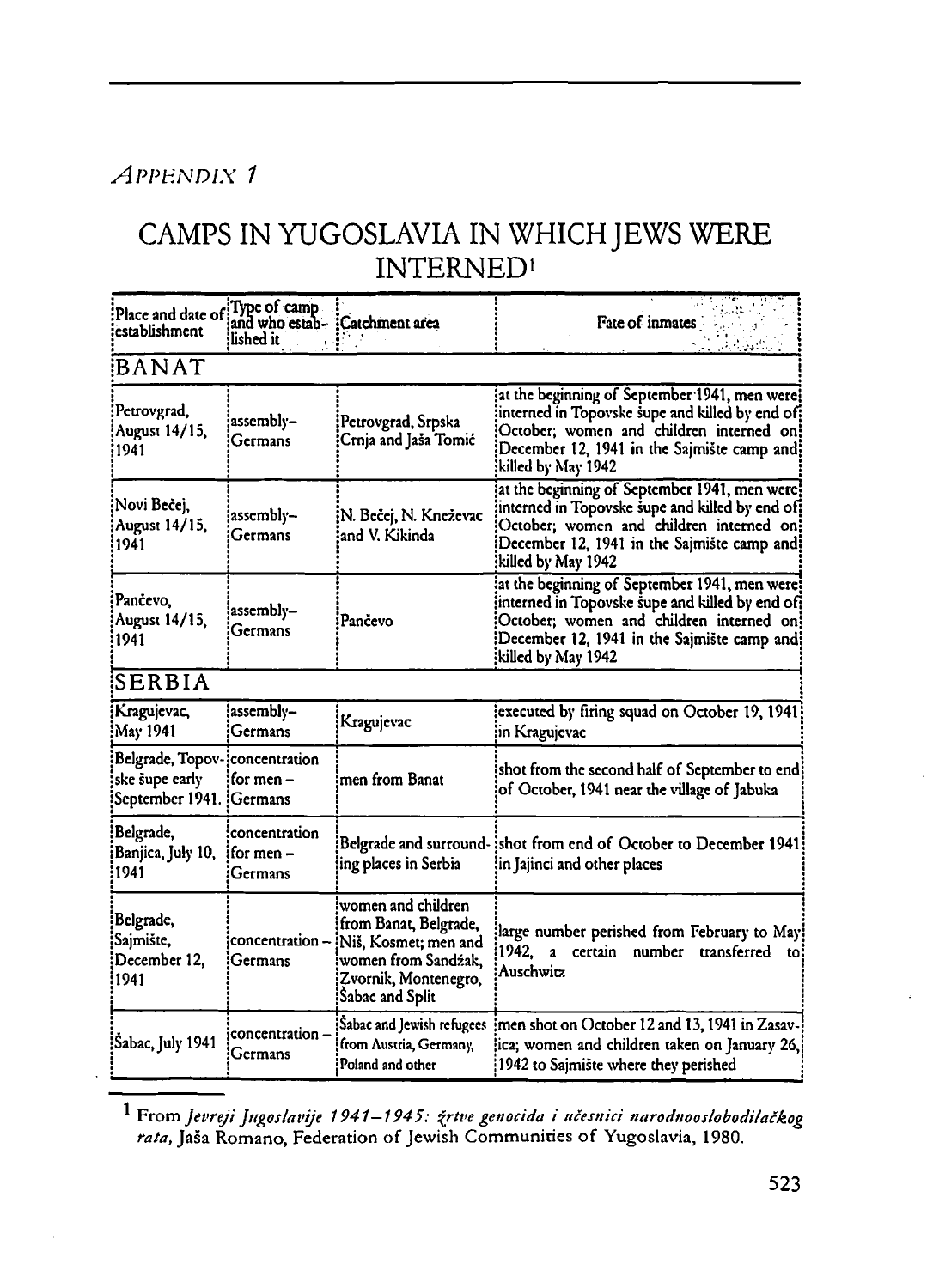| Place and date of<br>establishment       | Type of camp<br>and who estab-<br>lished it                                 | :Catchment area                                                                                         | Fate of inmates                                                                                                                                                        |  |  |  |  |
|------------------------------------------|-----------------------------------------------------------------------------|---------------------------------------------------------------------------------------------------------|------------------------------------------------------------------------------------------------------------------------------------------------------------------------|--|--|--|--|
| Niš, Crveni krst,<br>October 15, 1941    | concentration –<br>Germans                                                  | Nis and surrounding<br>iarca                                                                            | Men shot on February 12, 1942 at Bubanj;<br>women and children taken, in March 1942, to:<br>Saimiste where they perished                                               |  |  |  |  |
| Bor mine                                 | Labour –<br>Germans                                                         | men from Bačka                                                                                          | a certain number perished in the Bor mine:<br>and on the way to Crvenka in October 1944.<br>remainder perished in Nazi camps with a very!<br>small number of survivors |  |  |  |  |
|                                          | MACEDONIA                                                                   |                                                                                                         |                                                                                                                                                                        |  |  |  |  |
| Skopje,<br>March 11, 1943                | assembly-<br>Germans                                                        | Macedonia                                                                                               | between March 22 and 29, 1943, transferred to:<br>the camp in Treblinka where almost all perished                                                                      |  |  |  |  |
| CROATIA-SLOVENIA-SREM                    |                                                                             |                                                                                                         |                                                                                                                                                                        |  |  |  |  |
| Koprivnica,<br>Danica, April 20,<br>1941 | assembly –<br>Independent!<br>State of Croatia                              | various places in<br>Croatia and Bosnia                                                                 | transferred to the camp in Gospić, then some!<br>to the Jadovno camp, some to Slano and<br>Metajno, and some to Jasenovac                                              |  |  |  |  |
| Daruvar,<br>May1941                      | assembly - Inde-<br>pendent State of<br>Croatia                             | Jewish refugees from<br>Western Europe                                                                  | transferred to the camp in Gospić, then to Jasen-<br>ovac - all perished                                                                                               |  |  |  |  |
| Zagreb, Zagrebač-<br>ki zbor, July 1941  | Croatia                                                                     | assembly - Inde- various places in Croa-<br>pendent State of Itia, Slavonija and Bos-<br>nia            | transferred to the Gospić camp, and then to:<br>other camps - all perished                                                                                             |  |  |  |  |
| Gospić,<br>June 1941                     | assembly - Inde-<br>pendent State of<br>Croatia                             | various places in Croat-<br>ia, Slavonija and Bosnia                                                    | transferred<br>to Jadovno, Metajno, Slano,<br>:Jasenovac                                                                                                               |  |  |  |  |
| Sremska Mitrovica.<br>June 1941          | Croatia                                                                     | assembly – Inde- :Jews from Ruma and<br>pendent State of [Jewish refugees from<br>Europe living in Ruma | Jews from Ruma were released home after a<br>few days, while refugees were sent to the Stara!<br>Gradiška and Jasenovac camps                                          |  |  |  |  |
| Vukovar,<br>August 1941                  | assembly - Inde-<br>Croatia                                                 | pendent State of : Jews from Vukovar                                                                    | transferred on November 8, 1941 to Jaseno-<br>vac – all perished                                                                                                       |  |  |  |  |
| Osijek,<br>Tenje                         | pendent State of ling area<br>Croatia                                       | assembly - Inde-[Osijek and surround-                                                                   | transferred to Jasenovac in August 1942, one:<br>group to Auschwitz                                                                                                    |  |  |  |  |
| Vinkovci,<br>July 1942                   | pendent State of Ilok<br>Croatia                                            | assembly - Inde- Vinkovci, Ruma, Sid,                                                                   | transferred in July 1942, some to Jasenovac,<br>some to Auschwitz                                                                                                      |  |  |  |  |
| Loborgrad,<br>September 1941             | assembly – Inde- various places in<br>Croatia                               | pendent State of {Croatia, Slavonija and<br>Bosnia                                                      | August - October 1942 transferred to!<br><b>Auschwitz</b>                                                                                                              |  |  |  |  |
| Đakovo,<br>December 1941                 | assembly for<br>women - Inde-<br>pendent State of ¦and Slavonija<br>Croatia | women and children<br>from Bosnia, Croatia                                                              | from June 15 to July 15, 1941, transferred to!<br>Jasenovac - all perished                                                                                             |  |  |  |  |
| Kerestinec,<br>May 1941                  | pendent State of munist Party of<br>Croatia                                 | assembly - Inde- members of the Com-<br>Yugoslavia and sympa-<br>thisers from Croatia<br>and Bosnia     | one group shot on July 8, 1941, and the<br>remainder on July 17, 1941                                                                                                  |  |  |  |  |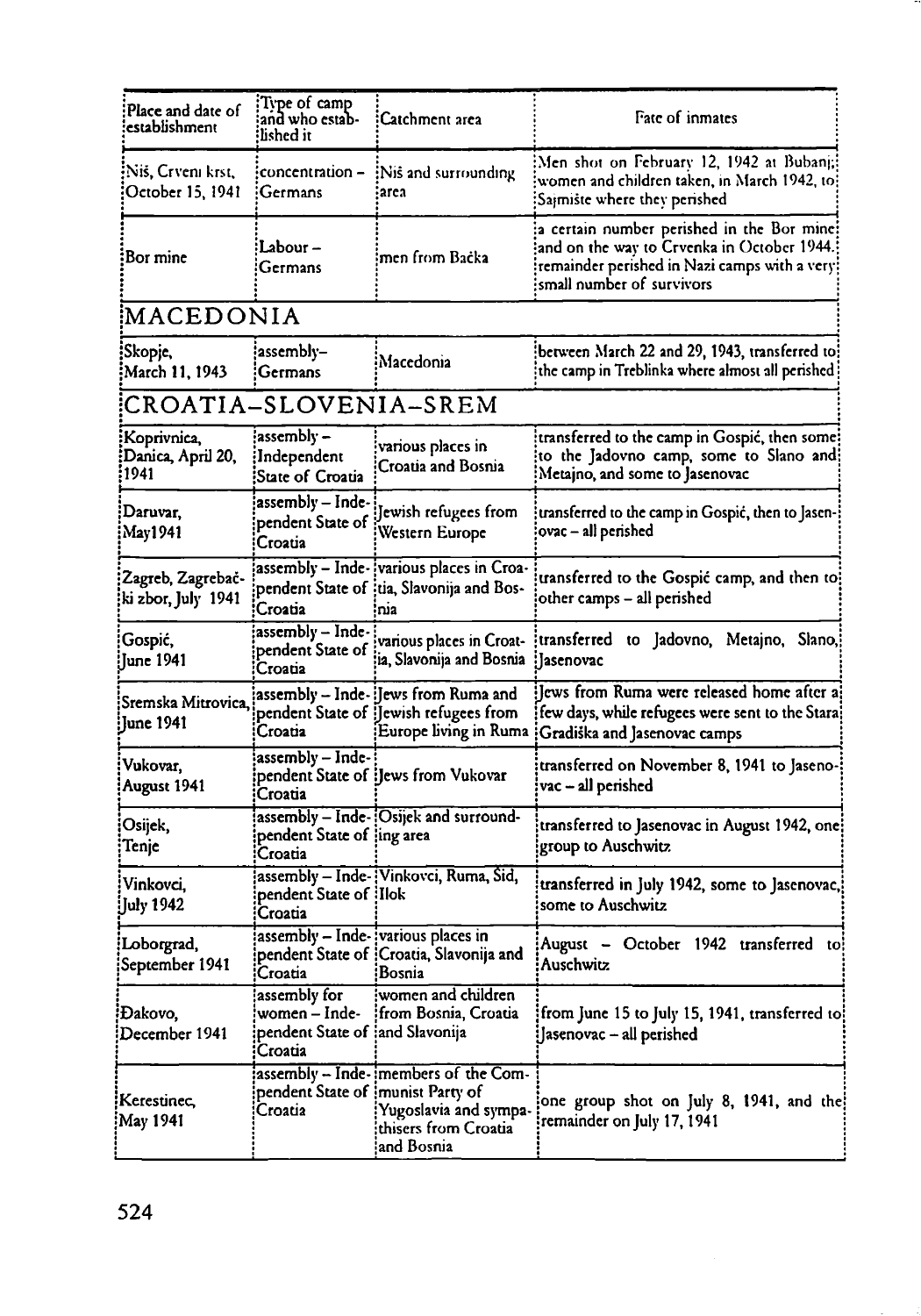| Place and date of<br>establishment                    | Type of camp!<br>and who estab-<br>:lished it                                        | Catchment area                                                                                | Fate of inmates                                                                                                                                                                      |
|-------------------------------------------------------|--------------------------------------------------------------------------------------|-----------------------------------------------------------------------------------------------|--------------------------------------------------------------------------------------------------------------------------------------------------------------------------------------|
| Jadovno (Pag),<br>June 1941                           | concentration-<br>Independent<br>State of Croatia                                    | transferred from the<br>camp in Gospic and<br>from the Danica camp                            | large number killed, the others transferred<br>to Jasenovac in August 1941                                                                                                           |
| asenovac,<br>Camp I, Krapje<br>August 1941            | men – Indepen-<br>dent State of<br>Croatia                                           | concentration for itransferred from the<br>camp in Metajno                                    | vlarge number killed, the others transferred<br>to Camp III, Jasenovac in November 1941                                                                                              |
| :Jasenovac, Camp<br>II, Bročice,<br>September 1941:   | concentration for<br>men - Indepen-<br>dent State of<br>Croatia                      | from Croatia<br>and Bosnia                                                                    | large number killed, others transferred to!<br>Camp III Jasenovac in November 1941                                                                                                   |
| :Jasenovac, Camp<br>III, (Brickyard)                  | concentration –<br>Independent<br>State of Croatia<br>(men's)                        | Croatia and Bosnia and,<br>surviving inmates from<br>Camp I and Camp II                       | almost all killed from 1942 to 1945 - a small!<br>number managed to escape                                                                                                           |
| :Jasenovac, Camp<br>¦IV, (Kožara)<br>January 1942)    | concentration -<br>Independent<br>State of Croatia<br>(men's)                        | :Croatia, Srem<br>and Bosnia                                                                  | almost all killed from 1942 to 1945 – a small!<br>number managed to escape                                                                                                           |
| Camp V,<br>Stara Gradiška.<br>second half of:<br>1942 | concentration for<br>men- Indepen-<br>dent State of<br>Croatia                       | Croatia, Srem<br>and Bosnia                                                                   | almost everyone killed - a small number;<br>transferred to Jasenovac and Lepoglava                                                                                                   |
| Lepoglava,<br>Uuly 1943;                              | concentration for<br>men – Indepen-<br>dent State of<br>Croatia                      | Croatia and survivors<br>from the Stara Gradiška<br>camp                                      | transferred to Jasenovac at the beginning of:<br>1945 and killed                                                                                                                     |
| BOSNIA-HERCEGOVINA                                    |                                                                                      |                                                                                               |                                                                                                                                                                                      |
| Sarajevo,<br>end of 1941                              | $\overline{\text{assembly}} - \overline{\text{Inde}}$<br>pendent State of<br>Croatia | prisoners from<br>Sarajevo and<br>surrounding area                                            | men transferred to Jasenovac and women<br>and children to Stara Gradiška and Đakovo                                                                                                  |
| :Krušćica,<br>end of August)<br>i1941                 | assembly - Inde-<br>pendent State of<br>Croatia                                      | the camp in Metajno<br>and prisoners from<br>:Sarajevo                                        | Surviving inmates from on October 5, 1941, men were transferred to !<br>Jasenovac, and on October 6, 1941, women:<br>and children transferred to Loborgrad, and<br>then to Auschwitz |
| Bosanski Petrovac,<br>Iuly 1941 <del>:</del>          | assembly – Inde-<br>pendent State of IBihać<br>Croatia                               |                                                                                               | in September 1941 transferred to Prijedor from:<br>where a small number escaped, while others<br>transferred<br>Gradiška<br>Stara<br>were<br>to<br>and Jasenovac                     |
| ZONA I                                                |                                                                                      |                                                                                               |                                                                                                                                                                                      |
| Rab.<br>end of May 1943                               | $assembly -$<br>Italians                                                             | transferred from camps<br>in Dubrovnik, Kraljevi-<br>ca, Brač and Hvar                        | on September 9, 1943 the inmates used force!<br>to gain their release                                                                                                                |
| ZONA II                                               |                                                                                      |                                                                                               |                                                                                                                                                                                      |
| Slano (Pag),<br><b>June 1941</b> :                    | men – Indepen-<br>dent State of<br>Croatia                                           | concentration for transferred from the<br>camp in Gospić (from<br>Bosnia:<br>and Herzegovina) | a large number killed, others transferred to:<br>Jasenovac in August 1941                                                                                                            |

N